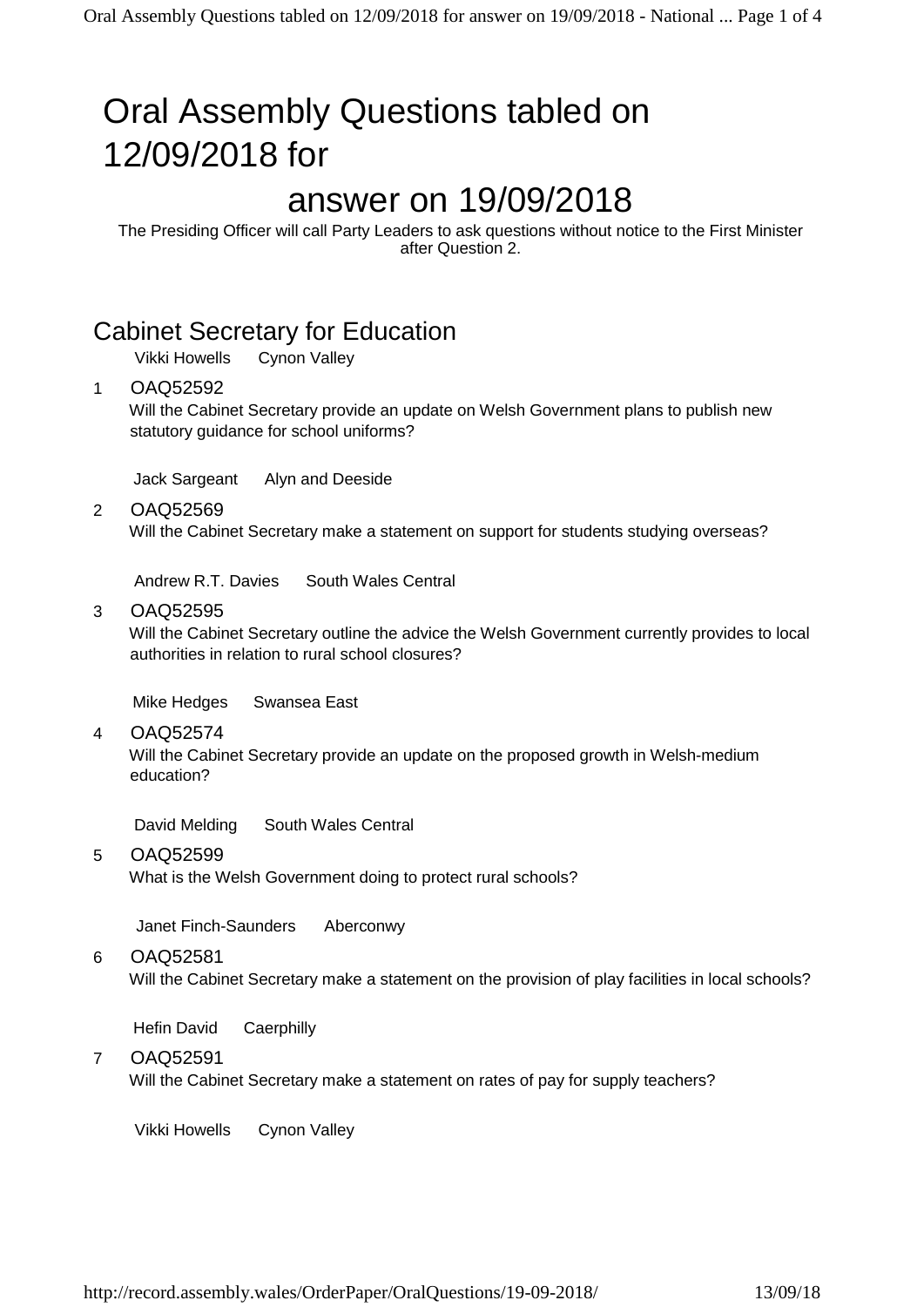#### 8 OAQ52602

Will the Cabinet Secretary make a statement on the provision of after-school clubs? *Transferred for written answer by the Cabinet Secretary for Health and Social Services*

Jayne Bryant Newport West

#### 9 OAQ52601

What is the Welsh Government doing to promote emotional wellbeing in schools?

Lee Waters Llanelli

#### 10 OAQ52578

What steps has the Welsh Government taken to ensure that Welsh students are able to access information on the professional accreditation of degree courses?

Julie Morgan Cardiff North

#### 11 OAQ52606

What plans does the Welsh Government have to encourage the building of new schools in Cardiff?

Mark Reckless South Wales East

#### 12 OAQ52588

Will the Cabinet Secretary make a statement on the relationship between the School Organisation Code and rural school closures?

Jane Hutt Vale of Glamorgan

#### 13 OAQ52579

Will the Cabinet Secretary clarify what protection is provided to rural schools under the revised School Organisation Code?

David Rees Aberavon

14 OAQ52605

Will the Cabinet Secretary outline the Welsh Government's policy on providing robust community-based education to children across Wales?

David J. Rowlands South Wales East

15 OAQ52572

What consideration has the Cabinet Secretary given to the direct funding of schools, as opposed to the current process of funding through local authorities?

## Cabinet Secretary for Health and Social Services

Mohammad Asghar South Wales East

#### 1 OAQ52582

What action is the Welsh Government taking to improve services for stroke survivors in southeast Wales?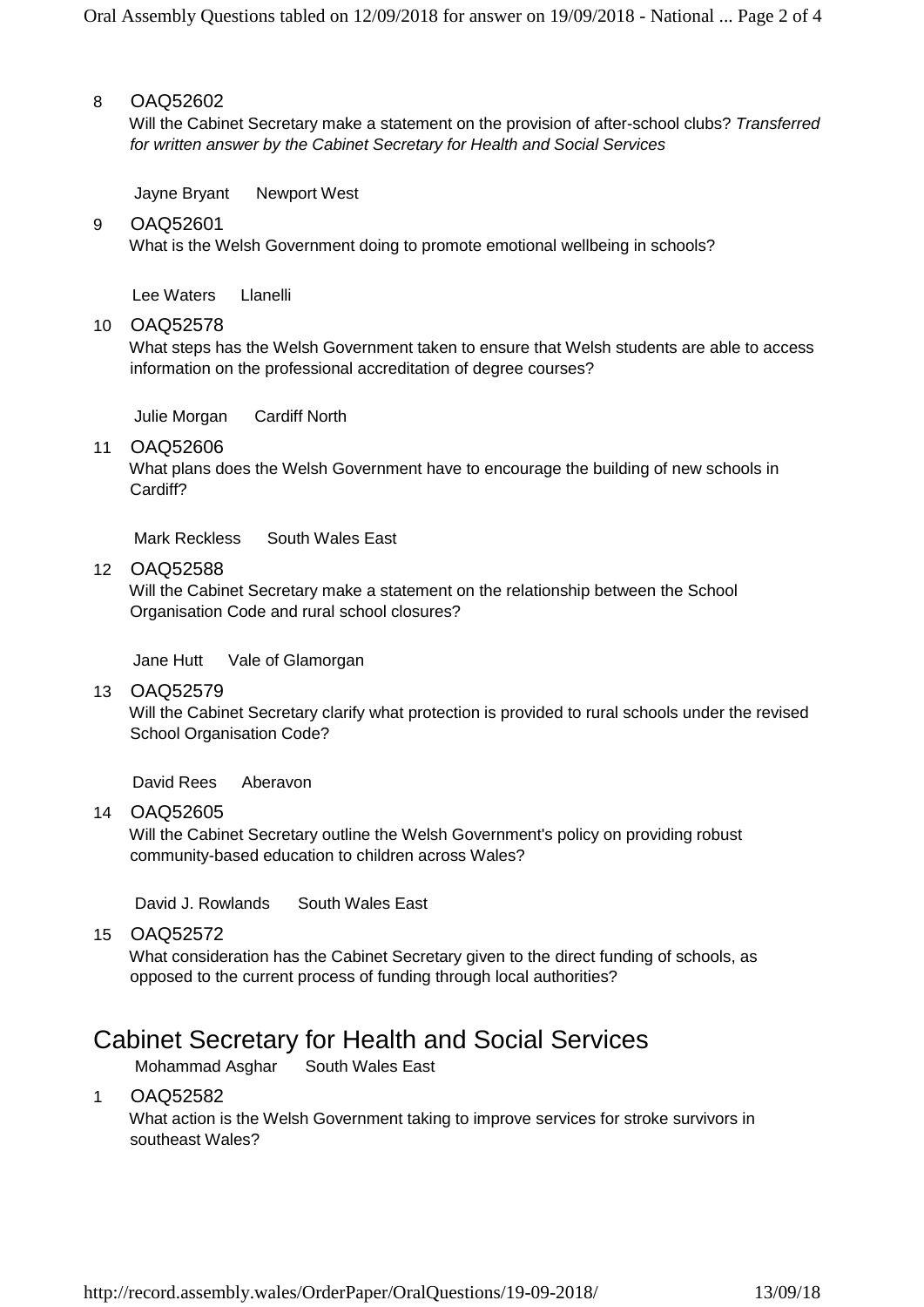Andrew R.T. Davies South Wales Central

#### 2 OAQ52594

Will the Cabinet Secretary make a statement on the availability of beds in the Welsh NHS?

Michelle Brown North Wales

3 OAQ52607

What assessment has the Cabinet Secretary made of the level of progress over the last six months to solve problems at Betsi Cadwaladr University Health Board?

Nick Ramsay Monmouth

4 OAQ52577

Will the Cabinet Secretary provide an update on the roll-out of Medicines Transcribing and e-Discharge across all hospitals in Wales?

Darren Millar Clwyd West

5 OAQ52575

What action is the Welsh Government taking to address recruitment challenges in the Welsh NHS?

Rhun ap Iorwerth Ynys Môn

#### 6 OAQ52589

Tabled in Welsh

Will the Cabinet Secretary make a statement on the promotion of physical health among young people?

Jack Sargeant Alyn and Deeside

7 OAQ52570

Will the Cabinet Secretary make a statement on referral-to-treatment times in the NHS?

David Melding South Wales Central

#### 8 OAQ52597

Will the Cabinet Secretary make a statement on the availability of services to support children with arthritis in South Wales Central?

John Griffiths Newport East

9 OAQ52587

What steps is the Welsh Government taking to encourage people to register as bone-marrow donors to support those who are in need of a bone-marrow transplant?

Mark Isherwood North Wales

10 OAQ52586

Will the Cabinet Secretary make a statement on progress towards establishing specialist interstitial lung disease multi-disciplinary teams in all local health boards?